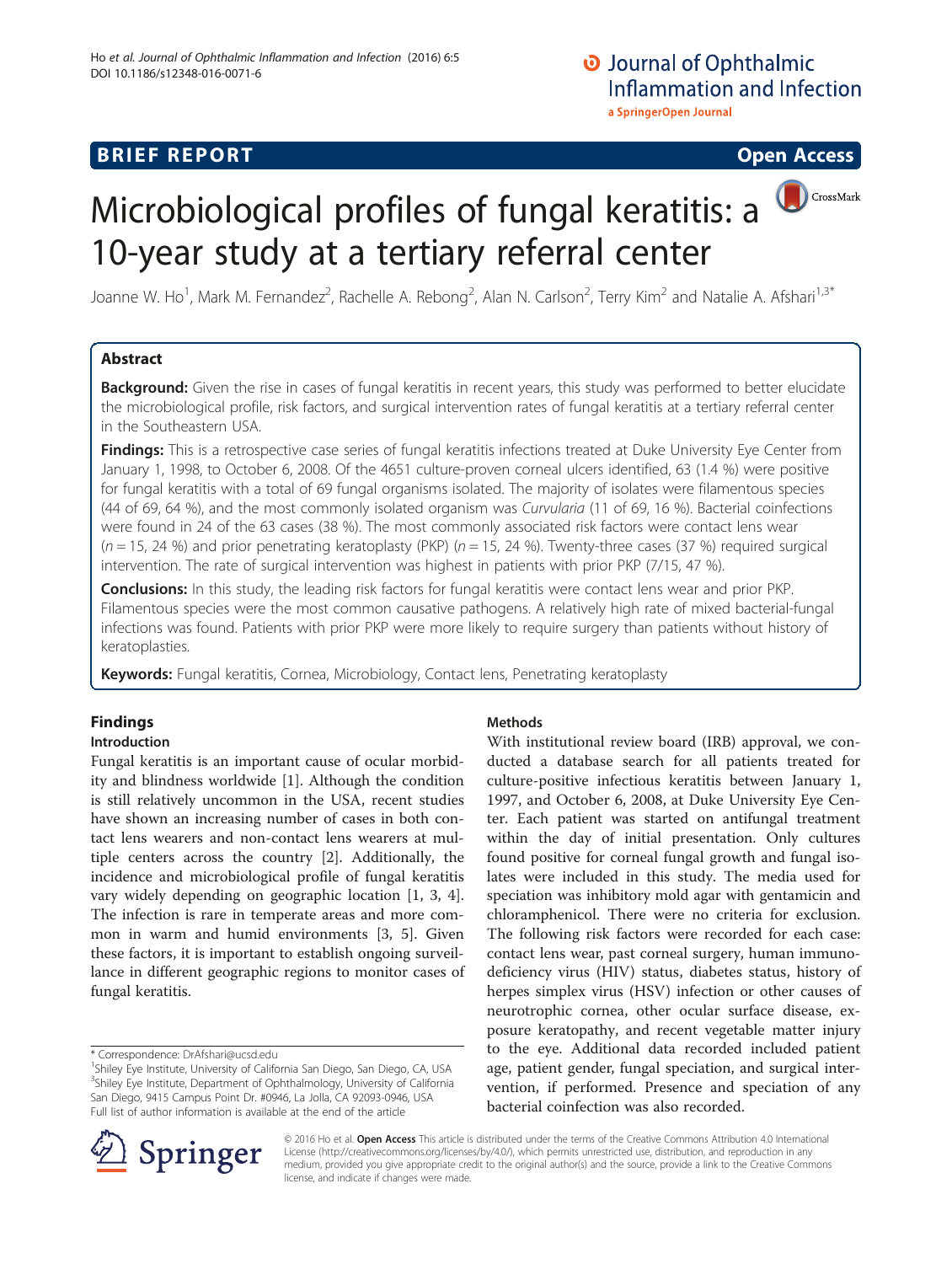### Results

A total of 4651 culture-proven corneal ulcers were identified in the study period. Sixty-three ulcers in 63 patients were culture positive for fungus (1.4 %). The mean age of patients was 56.1 years (range 0.5 to 89 years). Thirty-four patients (54 %) were men and 29 (46 %) were women. Documented predisposing risk factors were present in 51 of the 63 patients (81 %). The most common risk factors were contact lens wear (15 eyes, 24 %) and prior penetrating keratoplasty (PKP) (15 eyes, 24 %). A total of 10 cases (16 %) were found in patients with diabetes, and 9 eyes (14 %) suffered recent traumatic corneal injury with vegetable matter. Additional risk factors (Table 1) included bandage contact lens wear (four eyes, 6.3 %), prior HSV neurotrophic ulcers without history of PKP (four eyes, 6.3 %), other ocular surface diseases (Stevens-Johnson syndrome, ocular cicatricial pemphigoid, and symblepharon) (three eyes, 4.8 %), and recent history of exposure keratopathy (one eye, 1.6 %). One patient (1.6 %) was HIV positive, and one patient developed fungal keratitis after suffering head trauma requiring hospitalization. No eye had a history of corneal refractive surgery.

Forty-four of the 69 isolates cultured (64 %) were filamentous forms, 22 (32 %) were yeast forms, and 3 were recorded as unidentified molds (4.3 %). Curvularia  $(N = 11)$ , *Fusarium* species  $(N = 10)$ , and *Aspergillus* species  $(N = 10)$  were the most common filamentous isolates (Table 2). The Candida species represented all of the speciated yeasts except one, which was an unidentified yeast form. One eye that had suffered corneal trauma with vegetable matter grew four different species (Fusarium dimerum, a species of Curvularia, Aspergillus

Table 1 Associated conditions in cases of fungal keratitis

| Risk factor                            | No. eyes/cases<br>$(N = 63)$ | Percentage |
|----------------------------------------|------------------------------|------------|
| Refractive contact lens                | 15                           | 24         |
| Previous penetrating keratoplasty      | 15                           | 24         |
| Unknown risk factors                   | 12                           | 19         |
| <b>Diabetes</b>                        | 10                           | 16         |
| Traumatic injury with vegetable matter | 9                            | 14         |
| Bandage contact lenses                 | 4                            | 6.3        |
| Herpes simplex keratitis               | 4                            | 6.3        |
| Human immunodeficiency virus positive  | 1                            | 1.6        |
| Head trauma                            | 1                            | 1.6        |
| Ocular Stevens-Johnson syndrome        | 1                            | 1.6        |
| Ocular cicatricial pemphigoid          |                              | 1.6        |
| Symblepharon                           | 1                            | 1.6        |
| Exposure keratopathy                   | 1                            | 1.6        |

Percents do not add to 100 % because 11 of 64 cases had >1 risk factor

|           | Table 2 Pathogenic organisms identified in cases of fungal |  |  |  |
|-----------|------------------------------------------------------------|--|--|--|
| keratitis |                                                            |  |  |  |

| Organism               | No. isolates $(N = 69)$ | Percentage |
|------------------------|-------------------------|------------|
| Filamentary species    | 44                      | 64         |
| Curvularia             | 11                      | 16         |
| Fusarium               | 10 <sup>a</sup>         | 14         |
| Aspergillus            | 10                      | 14         |
| Paecilomyces           | 5                       | 7.2        |
| Cladosporium           | $\overline{2}$          | 2.9        |
| Cryptococcus           | 1                       | 1.4        |
| <b>Bipolaris</b>       | 1                       | 1.4        |
| Scytalidium            | 1                       | 1.4        |
| Colletotrichum         | 1                       | 1.4        |
| Alternaria             | 1                       | 1.4        |
| Epicoccum              | 1                       | 1.4        |
| Unidentified molds     | 3 <sup>b</sup>          | 4.3        |
| Yeast species          | 22                      | 32         |
| Candida albicans       | $Q^C$                   | 13         |
| Candida parapsilosis   | 6                       | 8.7        |
| Candida glabrata       | $\overline{2}$          | 2.9        |
| Candida tropicalis     | $\overline{2}$          | 2.9        |
| Candida krusei         | 1                       | 1.4        |
| Candida guilliermondii | 1                       | 1.4        |
| Unidentified yeasts    | 1                       | 1.4        |

<sup>a</sup>One case grew Fusarium dimerum, a species of Curvularia, Aspergillus fumigatus, and Aspergillus niger

One case grew both unidentified mold and yeast species

<sup>c</sup>One case grew both C. albicans and C. parapsilosis. Another case grew both C. albicans and C. tropicalis

fumigatus, and Aspergillus niger). Cultures from two of the eyes each grew two species of Candida. One case speciated both unidentified molds and yeasts.

Twenty-four of the 63 eyes (38 %) had mixed bacterial-fungal infections. Coagulase-negative staphylococcus was the most common coinfection, affecting 10 eyes (4 with Curvularia, 2 with Aspergillus, 1 with Candida, 1 with Fusarium, 1 with Scytalidium, and 1 with both Pseudomonas and Candida). The next most common bacteria found were Propionibacterium (present in five cases) and Pseudomonas (present in two cases). The remaining cases of coinfections involved Staphylococcus aureus, Serratia, non-hemolytic Streptococcus, Corynebacterium, and mixed Gram-positive and negative flora.

In the entire case series, 23 of the 63 eyes (37 %) required surgical intervention. Twenty eyes (20/63, 32 %) underwent therapeutic PKP as initial surgical therapy. Nine keratoplasties were performed for persistence of keratitis after medical therapy, five were indicated because of impending or frank corneal perforation, five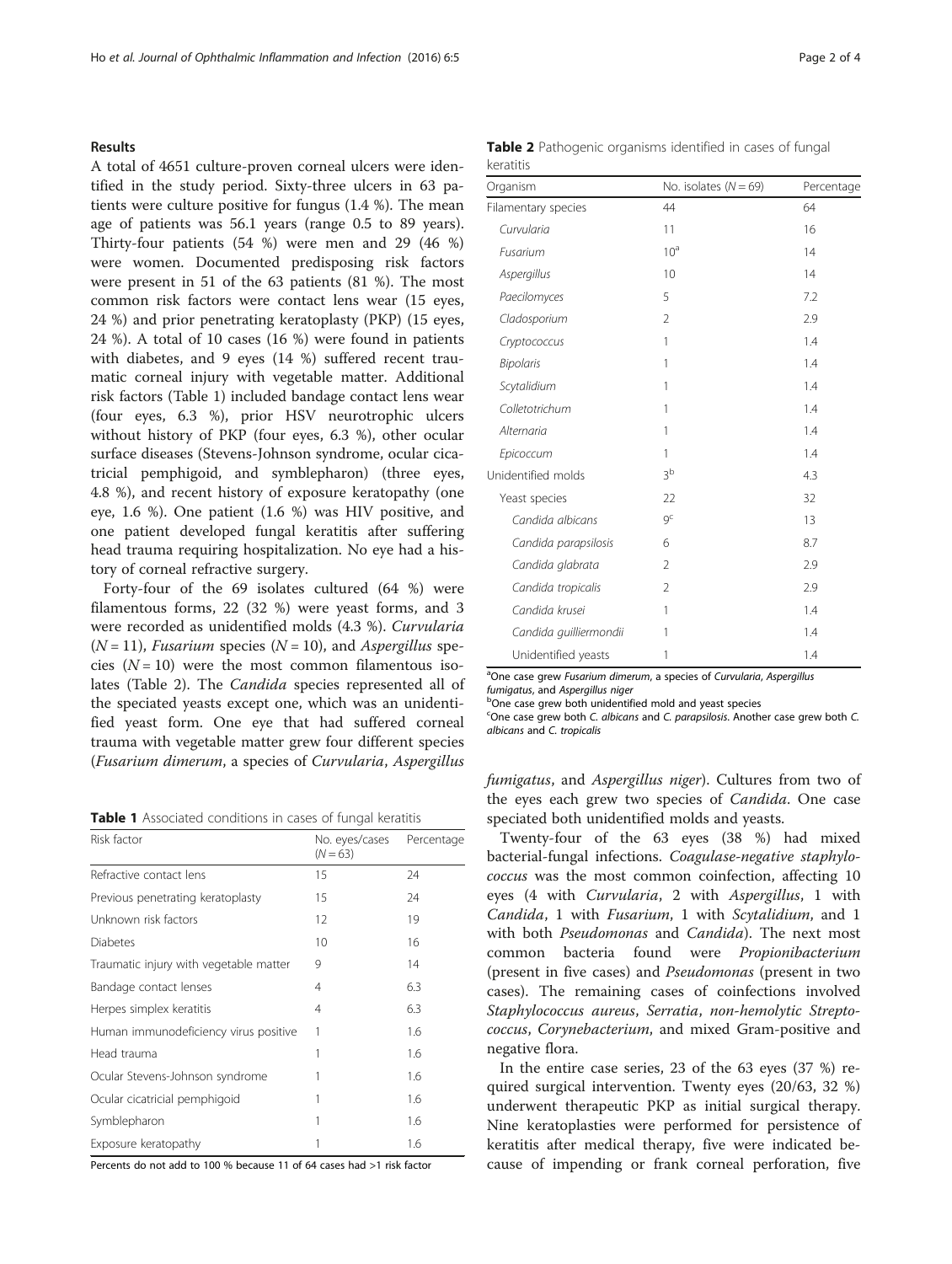<span id="page-2-0"></span>were repeat keratoplasties for failed prior PKPs due to fungal keratitis, and one was for recurrent fungal keratitis. Two eyes were enucleated (2/63, 3.2 %), and one was eviscerated (1/63, 1.6 %) in the acute stage for overwhelming infection.

Seven of the 15 eyes (47 %) with prior PKP required surgical interventions, of which 5 were repeat PKPs, 1 was an evisceration, and 1 was an enucleation. Of eyes with contact lens-associated fungal keratitis without previous PKP (14 of the 15 contact lens wearers), 36 %  $(N = 5)$  received surgical intervention (all PKPs).

#### Discussion

Infectious keratitis remains an important cause of corneal ulcers in the USA. Studies have shown variable trends in risk factors, microbial profiles, and surgical outcomes of fungal keratitis [2, 6–[10\]](#page-3-0). In our study, contact lens wear was one of the leading risk factors (24 % of cases) but at a significantly lower rate than that found in recent multicenter studies—41 % reported by Gower et al. [2] and 37 % reported by Keay et al. [6]. This may simply represent a lower incidence of contact lens use among our patient population or a higher relative incidence of other predisposing factors for fungal keratitis. For instance, previous PKP was present in just as many cases associated with contact lens wear (24 % of cases) in our series. This represents a change from the findings of the Keay et al. study, in which prior PKP was a much less significant risk factor (65/733, 8.9 %). Similarly, diabetes mellitus was a much more prevalent risk factor in our study (10/64, 16 %) as compared to results in the most recent study from South Florida [7] (6/84, 7.1 %).

The spectrum of pathogens isolated was not unexpected given the climate of the study area. North Carolina and most of the Southeastern USA have a humid, subtropical climate—warmer and more humid than the Northeast, where *Candida* predominates, but cooler than South Florida, where Fusarium accounts for most cases [7–9, [11](#page-3-0), [12](#page-3-0)]. As might be expected, the majority of pathogenic organisms in this study were filamentary species (64 %): predominantly Curvularia, Fusarium, and Aspergillus.

We also found a high prevalence of mixed bacterialfungal corneal infections, representing 24 of 63 cases (38 %). This is significantly higher than the prevalence of bacterial-fungal infections reported in the Northeastern USA (11/61, 18 %) [8]. This increased rate of polymicrobial infections may reflect the high number of patients with prior PKP in our series as these patients were likely more susceptible to superinfections.

The overall surgical intervention rate found in our study (37 %) is significantly higher than the 26 % of cases reported in a recent multicenter study [6]. This could be attributable to the high rate of prior PKP found as a risk factor in our study as the rate of surgical intervention required was much higher in patients with prior PKP (47 %) than in contact lens wearers without prior PKP (36 %). The increased likelihood of requiring surgical intervention in eyes with prior PKP may reflect a higher severity of disease at presentation for a number of reasons. First, a corneal graft is essentially neurotrophic, masking the early symptoms and signs of infection. Second, the use of chronic steroids decreases the immune response to infection. Third, the presence of other pathology like corneal scarring or stromal disease can make early infections more difficult to detect. Finally, eyes with prior PKP have corneal wounds and suture tracks that provide easier access to the anterior chamber of the eye, making it more vulnerable to endophthalmitis.

#### Abbreviations

HIV: human immunodeficiency virus; HSV: herpes simplex virus; PKP: penetrating keratoplasty.

#### Competing interests

The authors declare that they have no competing interests.

#### Authors' contributions

MMF, ANC, TK, and NAA conceived of the study and participated in its design. JWH, MMF, and RAR participated in obtaining the clinical data, data analysis, literature review, and drafting of the manuscript. All authors contributed to critical revision and approval of the manuscript.

#### Acknowledgements

This brief report was an unfunded project.

#### Author details

<sup>1</sup>Shiley Eye Institute, University of California San Diego, San Diego, CA, USA <sup>2</sup>Duke Eye Center, Duke University School of Medicine, Duke University Medical Center, Durham, NC, USA. <sup>3</sup>Shiley Eye Institute, Department of Ophthalmology, University of California San Diego, 9415 Campus Point Dr. #0946, La Jolla, CA 92093-0946, USA.

#### Received: 26 January 2015 Accepted: 5 February 2016 Published online: 20 February 2016

#### References

- 1. Srinivasan M (2004) Fungal keratitis. Curr Opin Ophthalmol 15(4):321–7
- 2. Gower EW, Keay LJ, Oechsler RA et al (2010) Trends in fungal keratitis in the United States, 2001 to 2007. Ophthalmology 117(12):2263–7
- 3. Tuli SS (2011) Fungal keratitis. Clin Ophthalmol 5:275–9
- 4. Thomas PA (2003) Current perspectives on ophthalmic mycoses. Clin Microbiol Rev 16:730–797
- 5. Wilhelmus KR (2005) Climatology of dematiaceous fungal keratitis. Am J Ophthalmol 140:1156–1167
- 6. Keay LJ, Gower EW, Iovieno A et al (2011) Clinical and microbiological characteristics of fungal keratitis in the United States, 2001–2007: a multicenter study. Ophthalmology 118(5):920–6
- 7. Iyer SA, Tuli SS, Wagoner RC (2006) Fungal keratitis: emerging trends and treatment outcomes. Eye Contact Lens 32(6):267–71
- 8. Ritterband DC, Seedor JA, Shah MK, Koplin RS, McCormick SA (2006) Fungal keratitis at the New York Eye and Ear Infirmary. Cornea 25(3):264–7
- 9. Tanure MA, Cohen EJ, Sudesh S, Rapuano CJ, Laibson PR (2000) Spectrum of fungal keratitis at Wills Eye Hospital, Philadelphia, Pennsylvania. Cornea 19:307–312